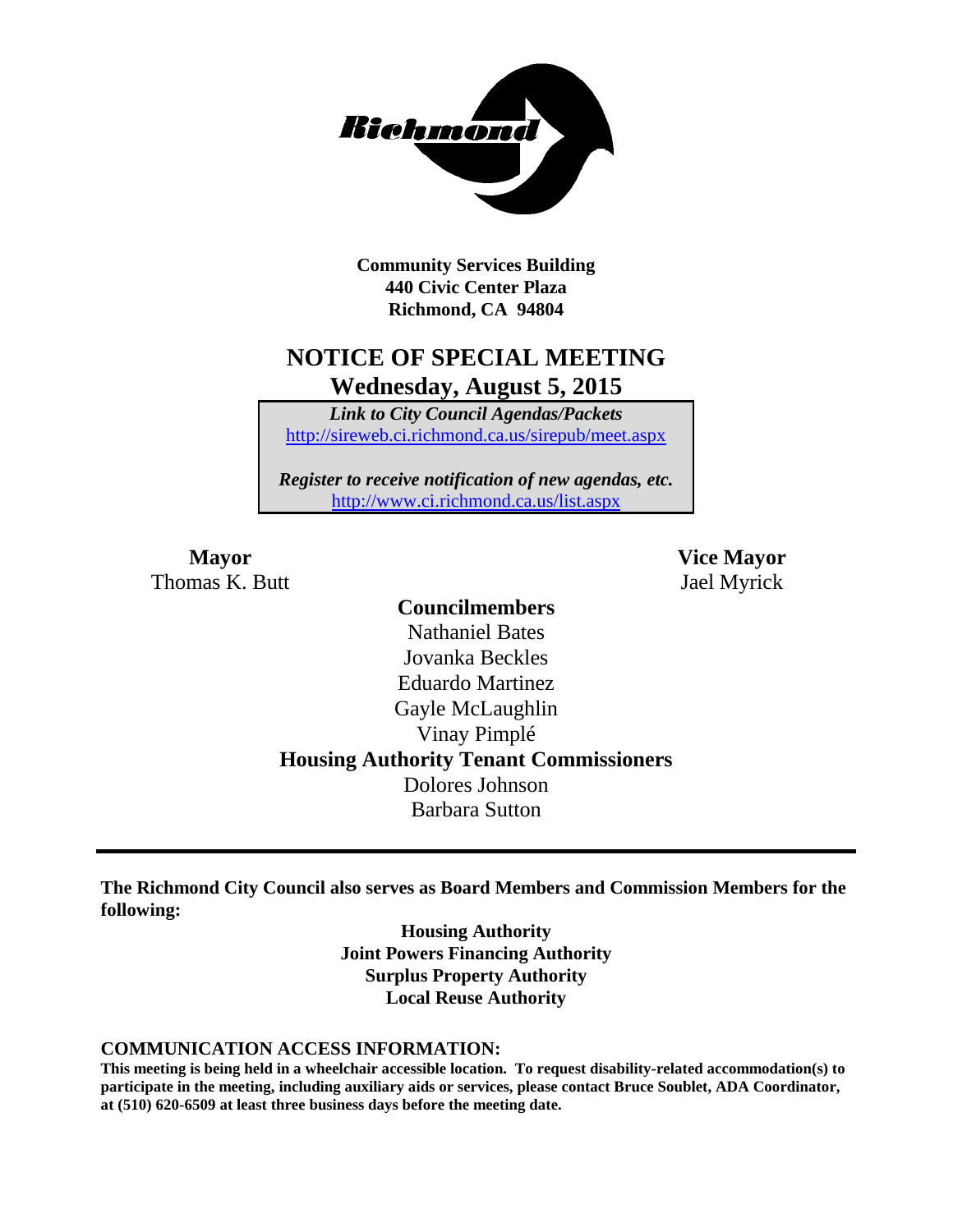# **MEETING PROCEDURES**

The City of Richmond encourages community participation at its City Council meetings and has established procedures that are intended to accommodate public input in a timely and time-sensitive way. As a courtesy to all members of the public who wish to participate in City Council meetings, please observe the following procedures:

**PUBLIC COMMENT ON AGENDA ITEMS:** Anyone who desires to address the City Council on items appearing on the agenda must complete and file a pink speaker's card with the City Clerk **prior** to the City Council's consideration of the item. Once the City Clerk has announced the item and discussion has commenced, no person shall be permitted to speak on the item other than those persons who have submitted their names to the City Clerk. Your name will be called when the item is announced for discussion. **Each speaker will be allowed TWO (2) MINUTES to address the City Council on NON-PUBLIC HEARING items listed on the agenda.**

**CONDUCT AT MEETINGS: Richmond City Council meetings are limited public forums during which the City strives to provide an open, safe atmosphere and promote robust public debate. Members of the public, however, must comply with state law, as well as the City's laws and procedures and may not actually disrupt the orderly conduct of these meetings. The public, for example, may not shout or use amplifying devices, must submit comment cards and speak during their allotted time, may not create a physical disturbance, may not speak on matters unrelated to issues within the jurisdiction of the City Council or the agenda item at hand, and may not cause immediate threats to public safety.** 

**CITY HARASSMENT POLICY: The City invites public comment and critique about its operations, including comment about the performance of its public officials and employees, at the public meetings of the City Council and boards and commissions. However, discriminatory or harassing comments about or in the presence of City employees, even comments by third parties, may create a hostile work environment, if severe or pervasive. The City prohibits harassment against an applicant, employee, or contractor on the basis of race, religious creed, color, national origin, ancestry, physical disability, medical condition, mental disability, marital status, sex (including pregnancy, childbirth, and related medical conditions), sexual orientation, gender identity, age or veteran status, or any other characteristic protected by federal, state or local law. In order to acknowledge the public's right to comment on City operations at public meetings, which could include comments that violate the City's harassment policy if such comments do not cause an actual disruption under the Council Rules and Procedures, while taking reasonable steps to protect City employees from discrimination and harassment, City Boards and Commissions shall adhere to the following procedures. If any person makes a harassing remark at a public meeting that violates the above City policy prohibiting harassment, the presiding officer of the meeting may, at the conclusion of the speaker's remarks and allotted time: (a) remind the public that the City's Policy Regarding Harassment of its Employees is contained in the written posted agenda; and (b) state that comments in violation of City policy are not condoned by the City and will play no role in City decisions. If any person makes a harassing remark at a public meeting that violates the above City policy, any City employee in the room who is offended by remarks violating the City's policy is excused from attendance at the meeting. No City**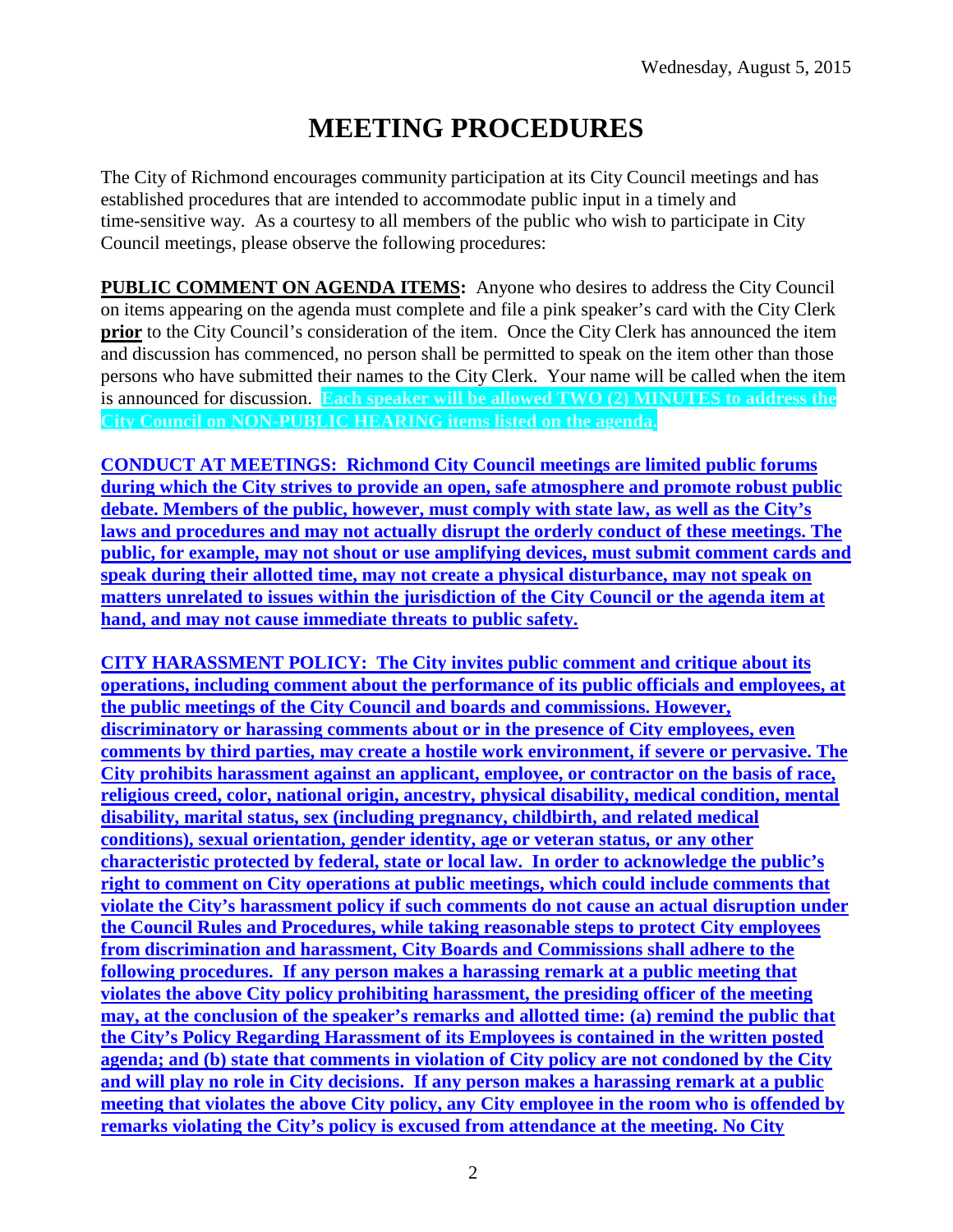Wednesday, August 5, 2015

employee is compelled to remain in attendance where it appears likely that speakers will make further harassing comments. If an employee leaves a City meeting for this reason, the presiding officer may send a designee to notify any offended employee who has left the meeting when those comments are likely concluded so that the employee may return to the meeting. The presiding officer may remind an employee or any council or board or commission member that he or she may leave the meeting if a remark violating the City's harassment policy is made. These procedures supplement the Council Rules and Procedures relating to disruption of orderly conduct at Council meetings.

Any law enforcement officer on duty or whose service is commanded by the presiding officer shall be Sergeant-at-Arms of the Council meetings. He/she, or they, shall carry out all orders and instructions given by the presiding officer for the purpose of maintaining order and decorum at the Council meetings (City Council Rules of Procedure and Order Section III F, RMC Section  $2.12.030$ ).